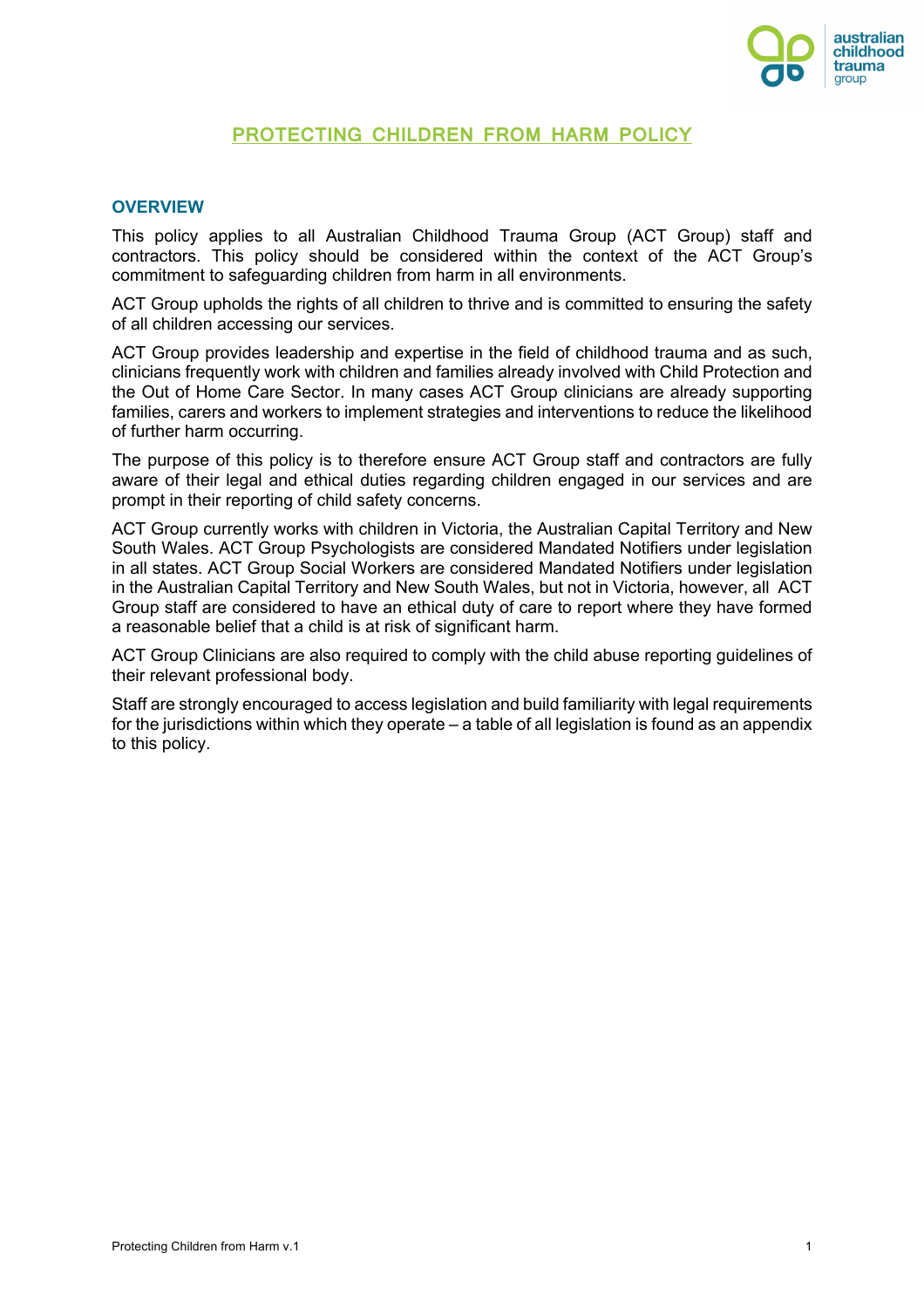

### **Mandated notifiers:**

- must report without unnecessary delay after forming the belief on reasonable grounds of abuse or neglect;
- are required to report each time they become aware of any further reasonable grounds for their belief;
- do not have to be able to prove that the abuse has occurred;
- have a personal responsibility to report belief of abuse or neglect it is not the responsibility of your supervisors or senior staff;
- are not legally obliged to report concerns if they encounter abuse in their private lives or when working in a capacity that is not directly related to the professional affiliation under which they are mandated.

All ACT Group staff should raise any concerns of abuse or neglect with their immediate superior, especially if they have a suspicion of possible abuse but have not formed a belief at that time. If a mandated notifier's immediate superior does not believe that a mandatory report is warranted, this does not discharge a notifier of their obligation to do so if they have formed a reasonable belief that abuse may have occurred.

Only one mandated notifier needs to make the report, which must be made promptly and include all the reasonable grounds.

In all jurisdictions, legislation protects the reporter's identity from disclosure. In addition, the legislation notes that if the report is made in good faith, the reporter cannot be liable in any civil, criminal or administrative proceeding.

Reporting abuse or neglect does not absolve staff of taking reasonable actions within the scope of their role and relationship with their client to provide continued support or intervention to assist and prevent further abuse. Child abuse report call centre staff may ask what a reporters next steps will be and can talk reporters through what they may be able to do, as a person who currently has a relationship with the child and possibly also their family.

Although only mandated notifiers have a legal responsibility to report child abuse, everyone has a moral and ethical responsibility to report all types of possible or known child abuse.

### **If a child is in immediate danger police must be called on 000.**

### **RESPONSIBILITY**

ACT Group will ensure that all staff receive information and training regarding responding to and reporting concerns of child abuse and neglect. Supervisors or the Clinical Leads are responsible for providing practice guidance on continuing to support a child for whom there are safety concerns, and where relevant their family or household.

It is the responsibility of Supervisors or the Clinical Lead to provide practice guidance on continuing to support a child for whom there are safety concerns, and where relevant their family or household.

It is the responsibility of the individual to ensure that the belief or suspicion of child abuse is reported to the relevant State/Territory authority without delay.

It is the responsibility of an ACT Group clinician to take reasonable measures to maintain a relationship with a child or their family to advocate for safety and continue to support change in behaviour. Should further concerns be raised within this ongoing role, additional reports may need to be made to provide further detail on existing or additional concerns.

Any person working with the ACT Group within the scope of this policy is also responsible for adhering to the local State or Territory's legislation in which they are working.

ACT Group Clinicians are required to comply with the child abuse reporting guidelines of their relevant professional body.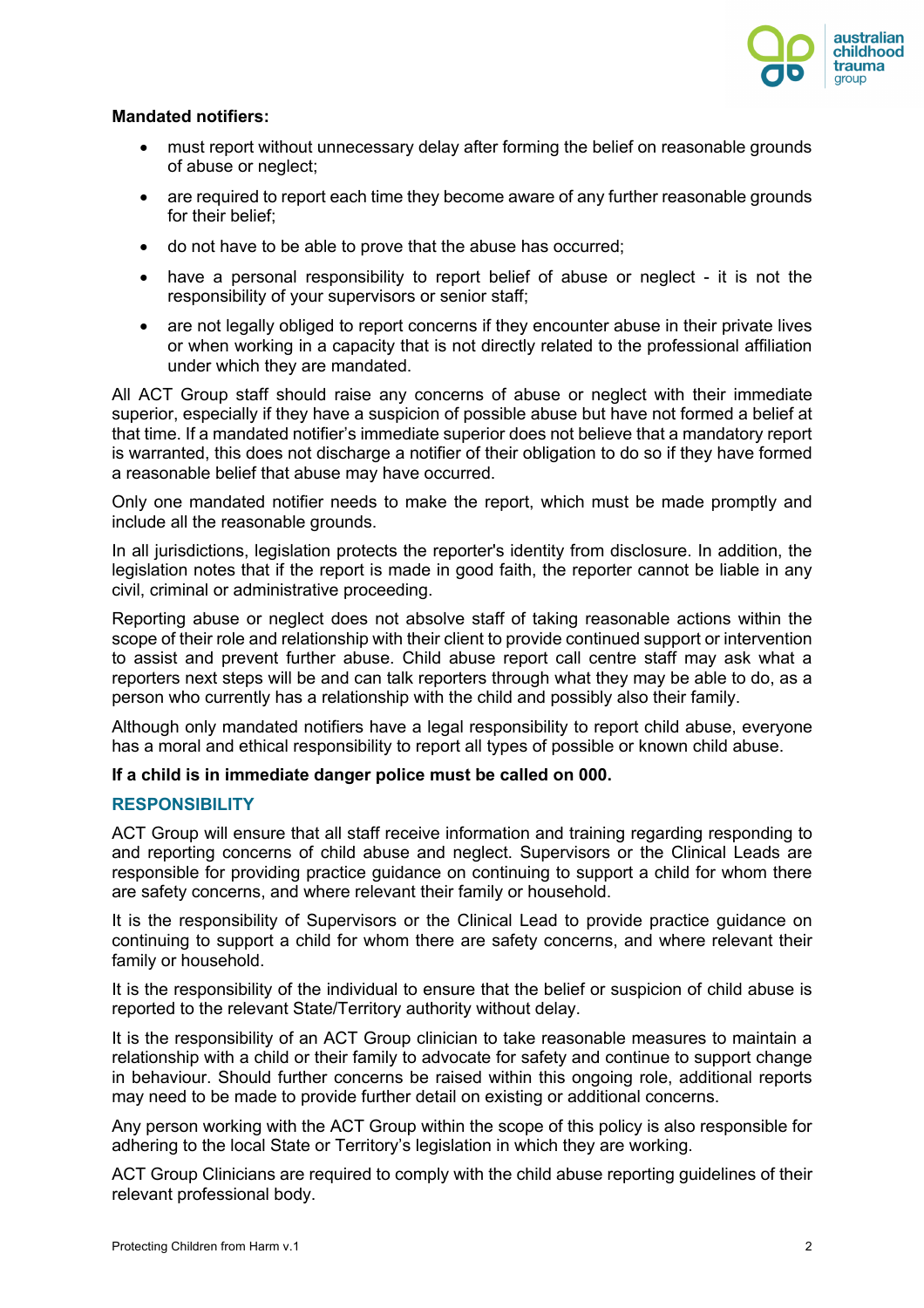

## **APPENDIX**

Information regarding child protection reporting for each state/territory of Australia is collated by AIFS:

https://aifs.gov.au/cfca/publications/australian-child-protection-legislation

Key points to note regarding the differing legislation in each state/territory include:

| <b>STATE /</b><br><b>TERRITORY</b> | <b>STATE OF</b><br><b>MIND</b>                                                               | <b>EXTENT OF HARM</b>                                                                                                                                                                                                                                                                                                                                                                                                                                                                                                                                                                                                                                                                                                                                                                                                                                                                                                 |
|------------------------------------|----------------------------------------------------------------------------------------------|-----------------------------------------------------------------------------------------------------------------------------------------------------------------------------------------------------------------------------------------------------------------------------------------------------------------------------------------------------------------------------------------------------------------------------------------------------------------------------------------------------------------------------------------------------------------------------------------------------------------------------------------------------------------------------------------------------------------------------------------------------------------------------------------------------------------------------------------------------------------------------------------------------------------------|
| <b>ACT</b>                         | Belief on<br>reasonable<br>grounds                                                           | Not specified: "sexual abuse  or non-accidental physical injury"                                                                                                                                                                                                                                                                                                                                                                                                                                                                                                                                                                                                                                                                                                                                                                                                                                                      |
| <b>VIC</b>                         | Belief on<br>reasonable<br>grounds                                                           | Child has suffered, or is likely to suffer, significant harm as a result of<br>physical injury or sexual abuse, and the child's parents have not<br>protected, or are unlikely to protect, the child from harm of that type                                                                                                                                                                                                                                                                                                                                                                                                                                                                                                                                                                                                                                                                                           |
| <b>NSW</b>                         | Suspects on<br>reasonable<br>grounds that<br>a child is at<br>risk of<br>significant<br>harm | A child or young person "is at risk of significant harm if current<br>concerns exist for the safety, welfare or wellbeing of the child or young<br>person because of the presence, to a significant extent, of  basic<br>physical or psychological needs are not being met or at risk of not<br>being met  not receiving necessary medical care  not receiving<br>an education in accordance with the Education Act 1990  physical<br>or sexual abuse or ill-treatment  serious physical or psychological<br>harm as a consequence of living in a household where there have<br>been incidents of domestic violence  serious psychological harm<br>the child was the subject of a prenatal report under section 25 and the<br>birth mother did not engage successfully with support services to<br>eliminate, or minimise to the lowest level reasonably practical the risk<br>factors that gave rise to that report" |

| <b>Legislation for each State/Territory in Australia:</b> |                                                                   |                                                                                  |  |  |
|-----------------------------------------------------------|-------------------------------------------------------------------|----------------------------------------------------------------------------------|--|--|
| Jurisdiction                                              | Principal act                                                     | Other relevant acts/legislation                                                  |  |  |
| <b>Australian</b>                                         | Children and                                                      | Adoption Act 1993 (ACT)                                                          |  |  |
| <b>Capital</b><br><b>Territory</b>                        | <b>Young People</b><br>Act 2008 (ACT)                             | Children and Young People Act (ACT Childcare Services)<br>Standards 2009 (No. 1) |  |  |
|                                                           |                                                                   | Children and Young People (Employment) Standards 2011 (No.<br>1)                 |  |  |
|                                                           |                                                                   | Crimes (Child Sex Offenders) Act 2005 (ACT)                                      |  |  |
|                                                           |                                                                   | Family Violence Act 2016 (ACT)                                                   |  |  |
|                                                           |                                                                   | Ombudsman Act 1989 (ACT)                                                         |  |  |
|                                                           |                                                                   | Working with Vulnerable People (Background Checking) Act 2011<br>(ACT)           |  |  |
| <b>New South</b>                                          | Children and                                                      | Adoption Act 2000 (NSW)                                                          |  |  |
| <b>Wales</b>                                              | <b>Young Persons</b><br>Care and<br>Protection) Act<br>1998 (NSW) | Advocate for Children and Young People Act 2014 (NSW)                            |  |  |
|                                                           |                                                                   | Child Protection (International Measures) Act 2006 (NSW)                         |  |  |
|                                                           |                                                                   | Child Protection (Offenders Prohibition Orders) Act 2004 (NSW)                   |  |  |
|                                                           |                                                                   | Child Protection (Offenders Registration) Act 2000 (NSW)                         |  |  |
|                                                           |                                                                   | Child Protection (Working with Children) Act 2012 (NSW)                          |  |  |
|                                                           |                                                                   | Crimes (Domestic and Personal Violence) Act 2007 (NSW)                           |  |  |
|                                                           |                                                                   | Industrial Relations (Child Employment) Act 2006 (NSW)                           |  |  |
|                                                           |                                                                   | Ombudsman Act 1974 (NSW)                                                         |  |  |
|                                                           |                                                                   | Young Offenders Act 1997 (NSW)                                                   |  |  |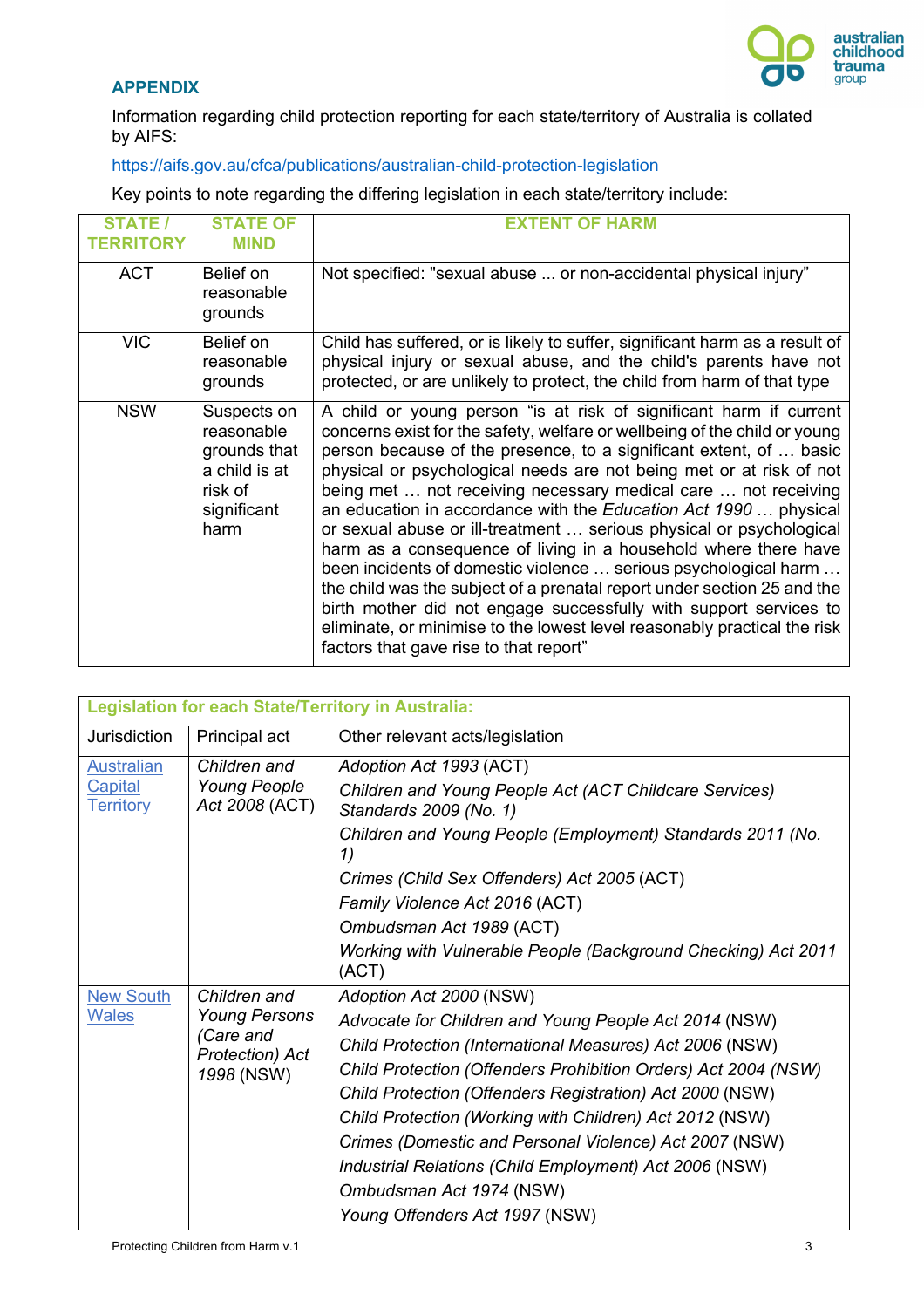

| <b>Northern</b>  | Care and                                  | Adoption of Children Act 1994 (NT)                                                       |
|------------------|-------------------------------------------|------------------------------------------------------------------------------------------|
| <b>Territory</b> | Protection of<br><b>Children Act</b>      | Child Protection (Offender Reporting and Registration) Act 2016                          |
|                  | 2007 (NT)                                 | (NT)                                                                                     |
|                  |                                           | Children's Commissioner Act 2013 (NT)                                                    |
|                  |                                           | Disability Services Act 2004 (NT)                                                        |
|                  |                                           | Domestic and Family Violence Act 2007 (NT)                                               |
|                  |                                           | Information Act 2006 (NT)                                                                |
|                  |                                           | Youth Justice Act 2005 (NT)                                                              |
| Queensland       | <b>Child Protection</b><br>Act 1999 (Qld) | Adoption Act 2009 (Qld)                                                                  |
|                  |                                           | Child Employment Act 2006 (Qld)                                                          |
|                  |                                           | Child Protection and Education Legislation (Reporting of Abuse)<br>Amendment Bill 2017   |
|                  |                                           | Child Protection (International Measures) Act 2003 (Qld)                                 |
|                  |                                           | Child Protection (Offender Reporting) and Other Legislation<br>Amendment Bill 2017 (Qld) |
|                  |                                           | Child Protection Reform Amendment Act 2017 (Qld)                                         |
|                  |                                           | Child Protection Reform Amendment Act 2014 (Qld)                                         |
|                  |                                           | Commission for Children and Young People and Child Guardian<br>Act 2000 (Qld)            |
|                  |                                           | Director of Child Protection Litigation Act 2016 (Qld)                                   |
|                  |                                           | Domestic and Family Violence Protection Act 2012 (Qld)                                   |
|                  |                                           | Education and Care Services Act 2013 (Qld)                                               |
|                  |                                           | Education (General Provisions) Act 2006 (Qld)                                            |
|                  |                                           | Family and Child Commission Act 2014 (Qld)                                               |
|                  |                                           | Family Responsibilities Commission Act 2008 (Qld)                                        |
|                  |                                           | Guardianship and Administration Act 2000 (Qld)                                           |
|                  |                                           | Ombudsman Act 2001 (Qld)                                                                 |
|                  |                                           | Police Powers and Responsibilities Act 2000 (Qld)                                        |
|                  |                                           | Public Guardian Act 2014 (Qld)                                                           |
|                  |                                           | Public Health Act 2005 (Qld)                                                             |
|                  |                                           | Working with Children (Risk Management and Screening) Act<br>2000 (Qld)                  |
|                  |                                           | Youth Justice Act 1992 (Qld)                                                             |
| <b>South</b>     | Children's                                | Adoption Act 1988 (SA)                                                                   |
| <b>Australia</b> | <b>Protection Act</b>                     | Child Protection Review (Powers and Immunities) Act 2002 (SA)                            |
|                  | 1993 (SA)                                 | Child Safety (Prohibited Persons) Act 2016 (SA)                                          |
|                  |                                           | Child Sex Offenders Registration Act 2006 (SA)                                           |
|                  |                                           | Children and Young People (Oversight and Advocacy Bodies) Act<br>2016 (SA)               |
|                  |                                           | Children and Young People (Safety) Bill 2017 (SA)                                        |
|                  |                                           | Children's Protection (Miscellaneous) Amendment Act 2005 (SA)                            |
|                  |                                           | Domestic Violence Act 1994 (SA)                                                          |
|                  |                                           | Family and Community Services Act 1972 (SA)                                              |
|                  |                                           | Young Offenders Act 1994 (SA)                                                            |
| Tasmania         | Children, Young                           | Adoption Act 1988 (Tas.)                                                                 |
|                  | Persons and                               | Child Care Act 2001 (Tas.)                                                               |
|                  |                                           | Child Protection (International Measures) Act 2003 (Tas.)                                |
|                  |                                           |                                                                                          |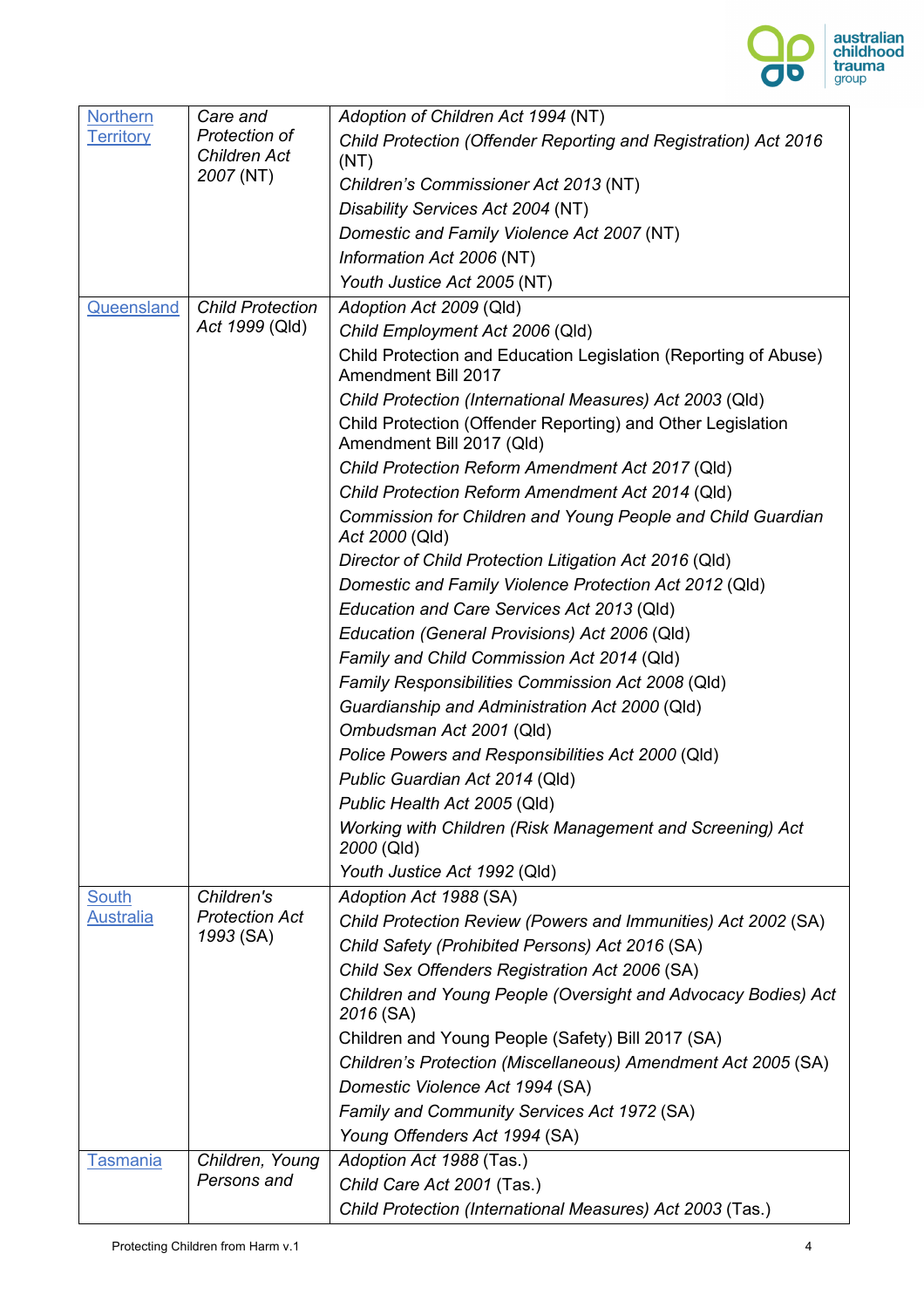

|                  | their Families<br>Act 1997 (Tas.)      | Children, Young Persons and their Families Amendment Act 2009<br>(Tas.)              |
|------------------|----------------------------------------|--------------------------------------------------------------------------------------|
|                  |                                        | Commissioner for Children and Young People Act 2016 (Tas.)                           |
|                  |                                        | Community Protection (Offender Reporting) Bill 2016 (Tas.)                           |
|                  |                                        | Education Act 1994 (Tas.)                                                            |
|                  |                                        | Family Violence Act 2004 (Tas.)                                                      |
|                  |                                        | Registration to Work with Vulnerable People Act 2013 (Tas.)                          |
|                  |                                        | Youth Justice Act 1997 (Tas.)                                                        |
| Victoria         | Children, Youth                        | Adoption Act 1984 (Vic.)                                                             |
|                  | and Families<br>Act 2005 (Vic.)        | Child Employment Act 2003 (Vic.)                                                     |
|                  |                                        | Child Wellbeing and Safety Act 2005 (Vic.)                                           |
|                  |                                        | Children and Justice Legislation Amendment (Youth Justice<br>Reform) Act 2017 (Vic.) |
|                  |                                        | Commission for Children and Young People Act 2012 (Vic.)                             |
|                  |                                        | Family Violence Protection Act 2008 (Vic.)                                           |
|                  |                                        | Sex Offenders Registration Act 2004 (Vic.)                                           |
|                  |                                        | Working with Children Act 2005 (Vic.)                                                |
| Western          | Children and                           | Adoption Act 1994 (WA)                                                               |
| <b>Australia</b> | Community<br>Services Act<br>2004 (WA) | Child Care Services Act 2007 (WA)                                                    |
|                  |                                        | Children and Community Services Act 2004 (WA)                                        |
|                  |                                        | Commissioner for Children and Young People Act 2006 (WA)                             |
|                  |                                        | Community Protection (Offender Reporting and Registration) Act<br>2004 (WA)          |
|                  |                                        | Family Court Act 1997 (WA)                                                           |
|                  |                                        | Restraining Orders Act 1997 (WA)                                                     |
|                  |                                        | Working with Children (Criminal Record Checking) Act 2004 (WA)                       |
|                  |                                        | Young Offenders Act 1994 (WA)                                                        |

## **Mandated notifiers:**

For further information on making a report, including who to contact, please refer to the following websites:

- Victorian staff: https://providers.dhhs.vic.gov.au/mandatory-reporting and https://providers.dhhs.vic.gov.au/mandatory-reporting-child-protection-victoria-registeredpsychologists-factsheet
- ACT Staff: https://www.communityservices.act.gov.au/ocyfs/keeping-children-and-youngpeople-safe
- Regarding children residing in NSW: https://www.facs.nsw.gov.au/families/Protectingkids/mandatory-reporters

## **Professional Association guidelines:**

Australian Association of Social Workers:

https://www.aasw.asn.au/practitioner-resources/code-of-ethics

Australian Psychological Society:

https://www.psychology.org.au/getmedia/d873e0db-7490-46de-bb57-c31bb1553025/APS-Codeof-Ethics.pdf